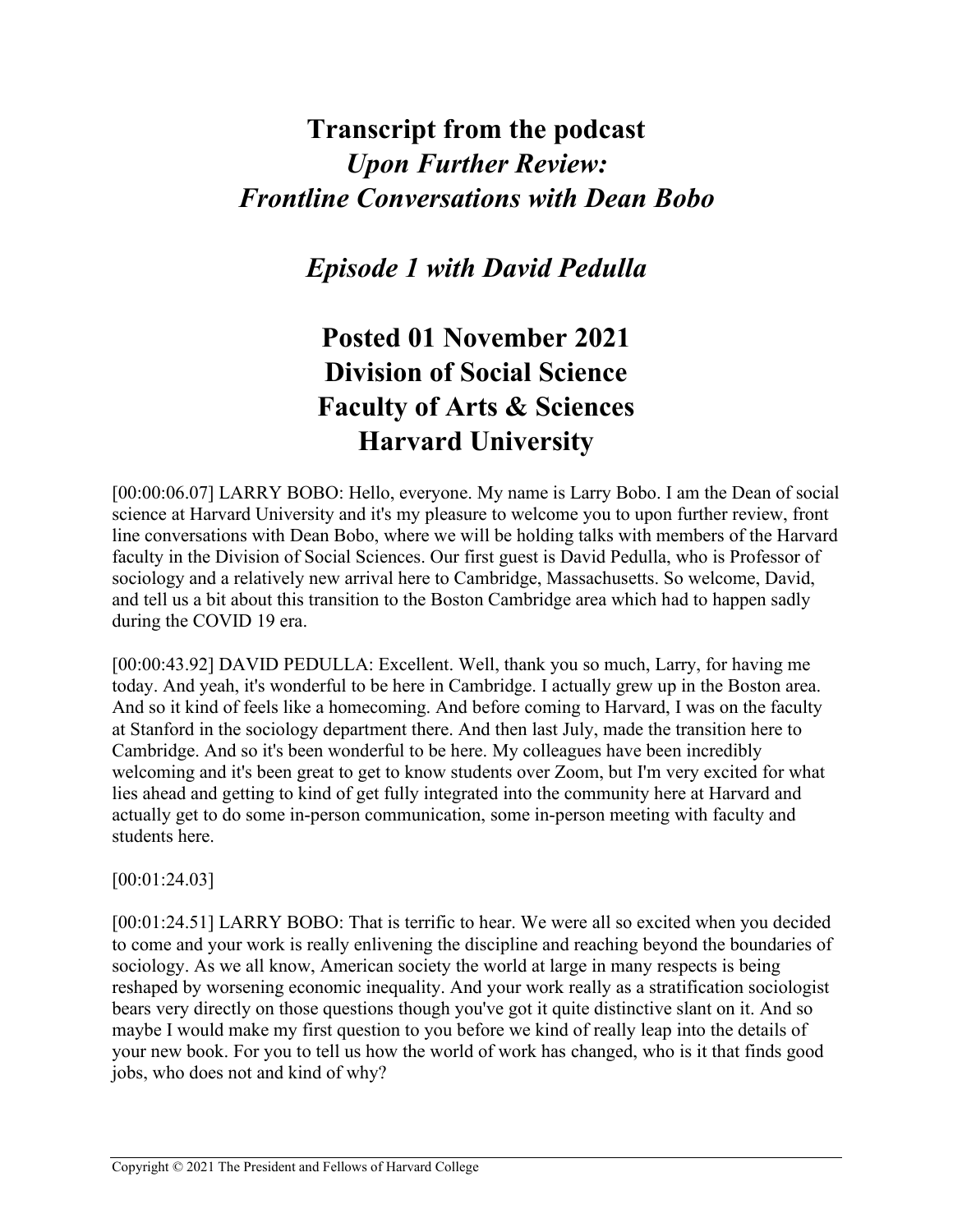[00:02:19.44] DAVID PEDULLA: Absolutely. So when we think about the changing nature of work in the United States, there's a lot of different axes that sociologists economists and social scientists care about. One of the main areas which we'll get into when we discuss the book is the emergence of various types of non-standard contingent and precarious employment in the United States. And while these types of positions have existed for decades or even centuries since around the 1970s or 80s, we have seen an increase in the use of temporary help agencies and temporary employment, which is one thing that I look at in the book.

[00:02:55.96] So in addition to the rise and increase of the use of temporary help agency workers, we also see other axes of kind of precariousness or inequality in the labor market. So one of the things that a colleague of ours Danny Schneider over at the Kennedy School studies is schedule precarity and schedule uncertainty and how that impacts workers. And so that's an access that's gotten a lot more attention recently and that's incredibly important.

[00:03:21.79] And then we can also think about the rise of the gig economy and platform jobs. And so we know that workers are laboring through things like TaskRabbit and Upwork and Uber and Lyft. And well, these jobs make up a relatively small proportion of the overall economy. They have a really important role in policy conversations and really thinking about what does the future look like in terms of technological platforms, and how workers are engaging through those different types of platforms, and what are the consequences of that going to be for various types of inequality?

[00:03:52.90] LARRY BOBO: So would it be fair to say, and kind of what's increasingly becoming a common sense term for it, that your work is focused on the gig economy? Or is it a slightly different way we should be understanding what piece of this changing world of work that you're really wrestling with?

[00:04:09.91] DAVID PEDULLA: So I actually take up a slightly different piece of the economy than the gig economy. And so oftentimes when I'm talking to journalists or family and friends, when I talk about studying non-standard deployment, immediately say, so you study the gig economy. And so it's an interesting kind of distinction. The gig economy generally thinks about as I mentioned, platform based work. Technological work through Uber, Lyft, TaskRabbit, Upwork, et cetera.

[00:04:34.35] And we know it's hard to get great estimates of the proportion of the labor force that works through those platforms, but the best estimates are somewhere at least before the pandemic of about 1%. I'm focused on other types of non-standard mismatched and precarious work. So things like part time employment, which again before the pandemic was somewhere between about 16 And 18% of the workforce temporary agency employment, which is usually about somewhere about two and 1/2 of the labor force.

[00:05:02.43] And I also look at things like skills under utilization, which it's hard depending on how you define skills utilization. It can be somewhere around 20% of the workforce, 20% of the college educated workforce might be defined as being in a job below their skill level or a job for which they're overqualified. And so I'm kind of looking at a different slice of nonstandard and contingent work than would be normally captured by the gig economy.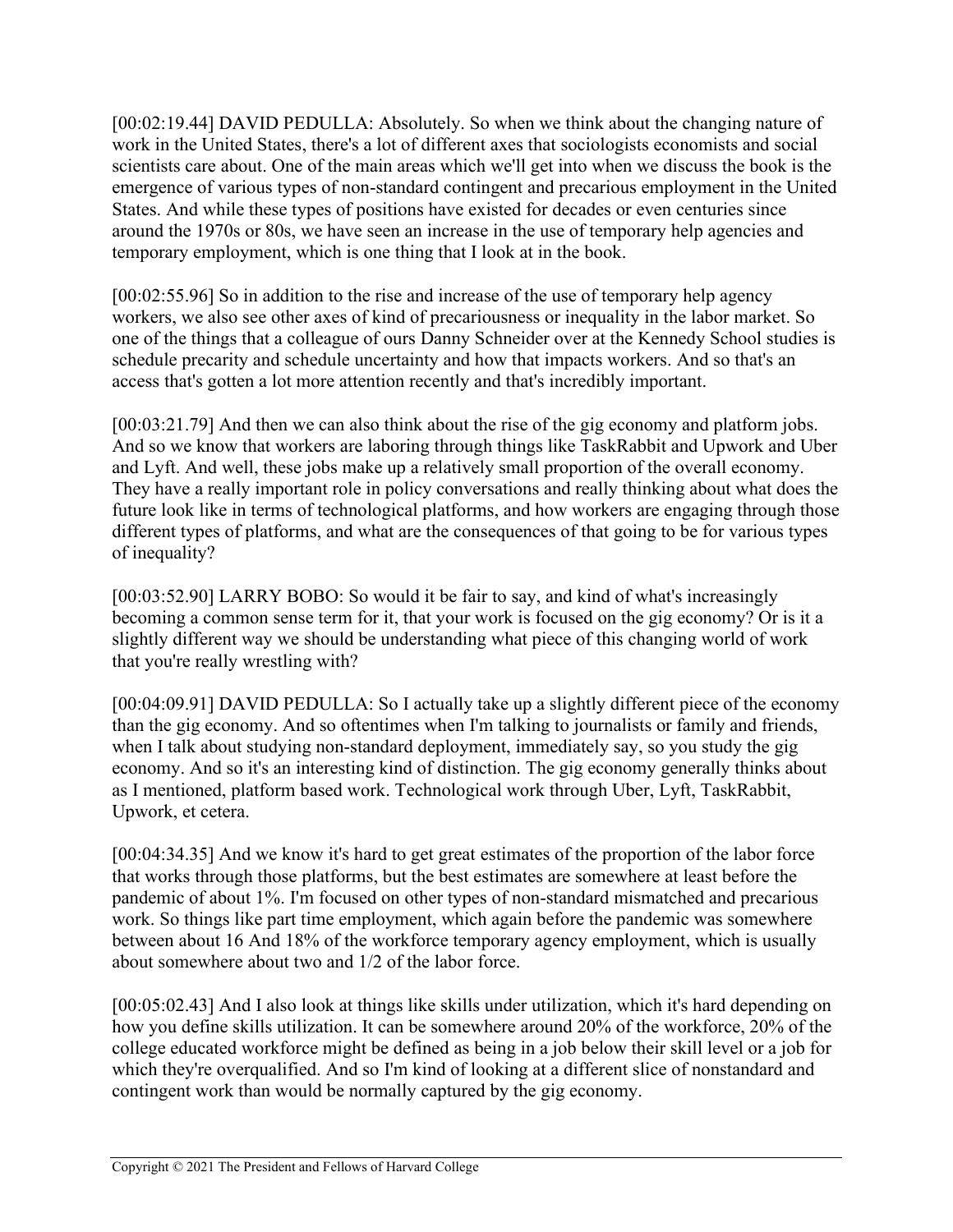[00:05:26.67] LARRY BOBO: I see. Very good. Now, the major title of your important new book is Making the Cut. Now, why Making the Cut?

[00:05:37.38] DAVID PEDULLA: So it's actually really interesting titling books. And so we had a bunch of back and forth kind of thinking about what the title would be. Initially, the title of the book was Contingent, kind of thinking about contingent workers. And then the book really focuses on what we refer to as the demand side of the job matching process. So what I'm really interested in is how do employers make decisions about who to hire? And so making the cut really captures two aspects of the world of work that I'm interested in from these kind of employer side perspective.

[00:06:11.26] The first is how do employers actually make the cut between the appeal and the people? Who do they decide gets in and who do they decide stays out? So making the cut that way. And then thinking about making the cut kind of from the perspectives of the worker and what does a worker need to do to make the cut. What do they need to do to get into an organization to kind of maintain a positive valence within the eyes of the employers who are making these decisions. And so it had kind of a dual meaning both from the perspective of the worker as well as the perspective of the employer.

[00:06:42.85] LARRY BOBO: I see. So and as you've already stressed, this kind of issue of hiring process, making decisions about who's really in line for a position and who finally gets a position in a way it's something that's been a concern for social scientists for a very, very long time, but there's still something hard about getting a grasp on that for social sciences. What are the challenges when it comes to trying to examine hiring decisions and decision making?

[00:07:15.98] DAVID PEDULLA: It's a really important question because as we hiring decisions are often made behind closed doors. They're made by hiring managers and their teams and various recruiters within an organization and it's very rare occasionally ethnographers or others will get access to those decision making rooms. But in general as scholars, we have to study the hiring decision making process from outside of those actual rooms where the decisions get made.

[00:07:39.49] And so there's two key techniques that I use in the book and that scholars have used to really try to understand in depth the hiring process. The first is what's often referred to as audit studies or correspondence audit studies, where what the researcher does is send fictitious job applications to or in the case of some original work in this area, actually sending out actors or testers to apply for a job. So you can either do it with actors or now it's more common to apply for jobs online. So do it with online applications.

[00:08:11.86] And what the researcher can do is randomly manipulate certain aspects of the job application. And so you keep everything consistent except the one thing that you want to see whether that has an effect on a hiring decision. So these have been great at studying things like racial discrimination, gender discrimination. And what I do in the book is manipulate different employment histories on people's applications. So randomly assigning someone a year of part time work or a year of unemployment or a year in a temp agency.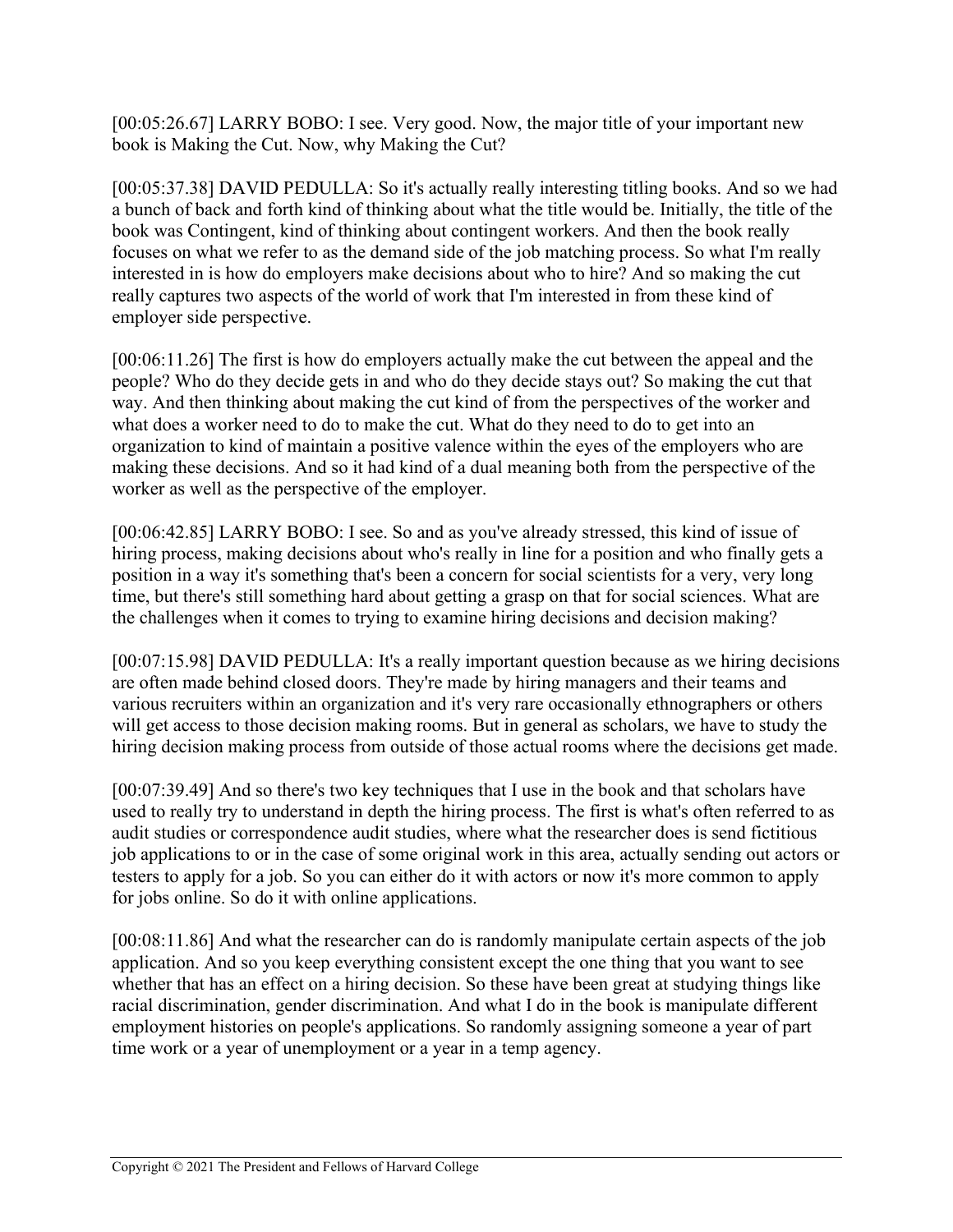[00:08:40.09] And then what you can do is you can track employers responses to each of those applications, which we call a callback so did the applicant get a callback for a job and by comparing the callback rates between the different conditions that you've manipulated as the researcher, you can get a sense of the causal effect of one given attribute on hiring decisions. And that provides really nice insight into how these decisions get made and what the kind of outcomes for workers are with these different backgrounds and histories. So that's one branch is really kind of the field experiments are audit studies.

[00:09:09.91] The other is using in-depth interviews and actually talking to people. And so I wasn't able to get access to actually being in the room when these decisions were made, but I did get access to have in-depth conversations with hiring managers staff and consultants recruiters to really talk with them about how they make decisions, the things that they care about, really asking them what's important to you during the hiring process.

[00:09:32.92] LARRY BOBO: I see. And so tell us a little bit more then about your field experiment that you were actually in a position to get a pretty large sample of test cases in effect.

[00:09:47.95] DAVID PEDULLA: Absolutely. So in the book, I present evidence from over 4,000 job applications that I sent to four different occupational groups across five different geographic areas in the United States. And there were five key employment histories that I manipulated on the resumes. So I signed some workers a full times standard kind of seamless employment history. Some workers got one year of part time work leading up to applying for a new job, some got a year of temporary agency employment, some got a year working in a job well below their skill level and some got a year of unemployment.

[00:10:20.48] And then what I did is as a sociologist, I really care a lot about key axes of social stratification. So issues of race, gender and how social categories map onto and shape evaluation processes. So I overlaid those five different employment histories with race and gender, which I signaled on the job applications using racialized and gendered names.

[00:10:41.20] And so what I was able to do is look at what is the effect of having a part time employment history for say, a man versus a woman? Or what's the consequence of having a spell of unemployment for a white individual or an individual that's likely to be perceived as white, versus an individual that's likely to be perceived as African-American? How might there kind of spell of unemployment be read differently by employers. And so the book enabled me to kind of get really nice causal traction on how those different categories affect callbacks and then how they vary with the race and gender of the job applicant.

[00:11:13.19] LARRY BOBO: I see. So let me wrestle with a piece of this, then, of what's going on in the framing of both pieces of your work. And that's kind of an idea-- not so much a theme, but an idea that's core to your work. And that is that virtually all of us are working with some notion of what the good job is, or what the good job used to be, as a more common experience in the American economy. So when you're writing, and then when you end up talking with employers and what we think are in potential employees and employers' minds, what is the good job? What is that normative vision?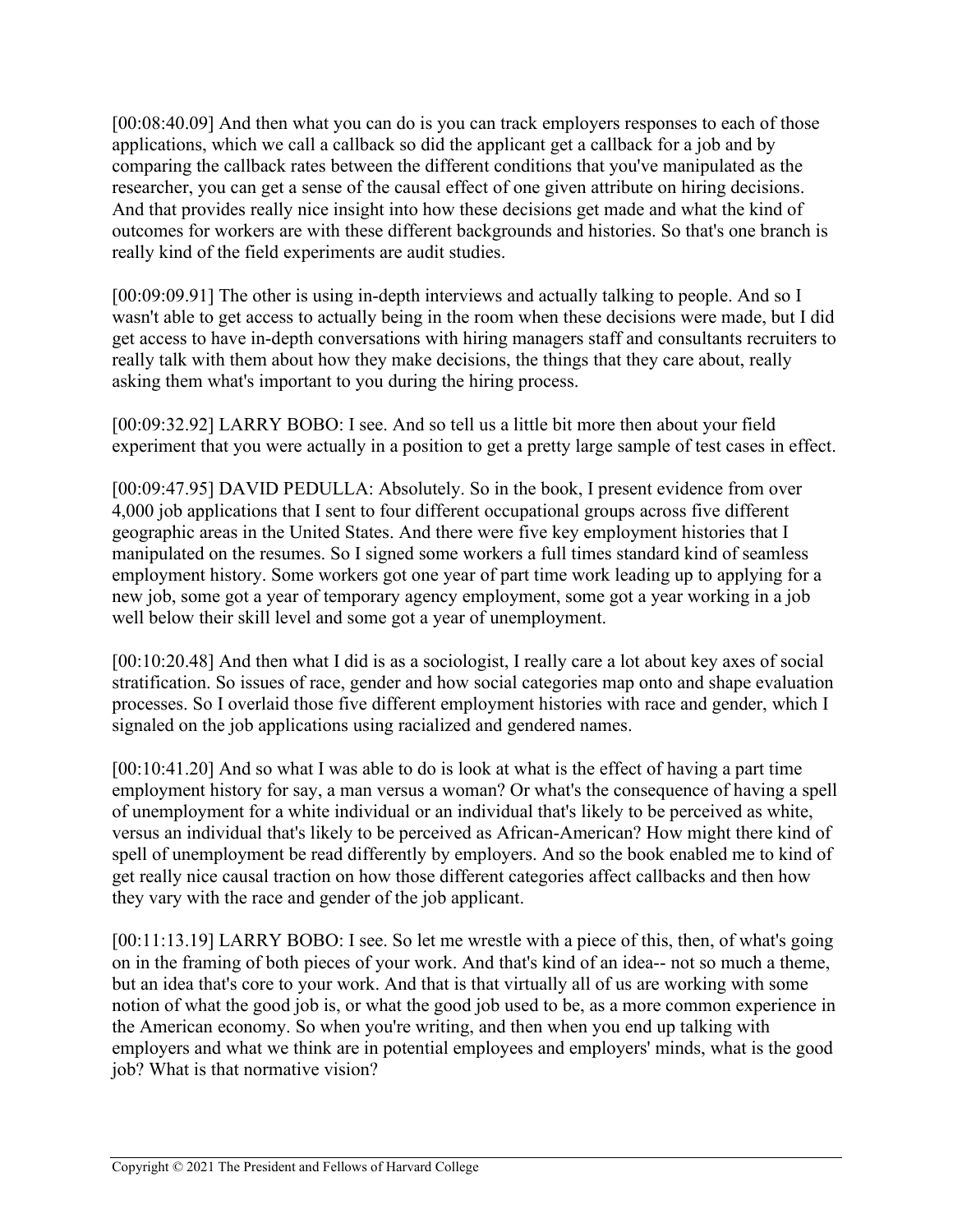[00:11:59.83] DAVID PEDULLA: So generally when employers think about a good job, they think about a job that is full-time, that has kind of in addition to being full-time is kind of has an expectation of continued employment. So it's not temporary. And that it's well-matched to the worker's skill level. So those are a few of the key aspects that often employers see as a good job but also something and importantly, that many workers see as a good job.

[00:12:23.42] Many workers want to be in a position where they expect continued employment, where they're working the number of hours that they want, which for many workers or most workers is a full-time job, and that really is utilizing their skills, providing them with opportunities for advancement, et cetera. And so what I find is that when workers deviate from this kind, of normative conception of a good job that many workers and many employers both hold, oftentimes, although not universally, they face various types of stigma or various penalties when employers are evaluating them.

[00:12:57.89] LARRY BOBO: And we've seen a pretty big transformation I take it, in the extent to which the labor force writ large is characterized by that type of employment, the employment that is full-time, that is expected to continue, and that say, provides benefits and real stability for a person in the labor force?

[00:13:19.60] DAVID PEDULLA: So we have seen a lot of changes in the labor market. We know very clearly that there's been a significant increase in temporary employment in the United States. And again, it's a little tricky to figure out skills underutilization and how it's transformed over time. But there are some nice estimates that indicate that increasingly particularly amongst college-educated workers, an increasing fraction of college-educated workers are in jobs below their skill level. And we see workers experience unemployment, and that fluctuates significantly with the business cycle. So that's going to move in and out over time depending on kind of where we're at with the broader economy.

[00:13:54.99] And so these things really have come together where even though it can be really challenging for workers to find these quote-unquote good jobs or the jobs that align with a normative conception of a good job, many of them end up in positions that deviate from that good job, outside of their own desires or even their own control. They may lose a job and then end up having to take a position below their skill level or only be able to find part-time work or only be able to find employment through a temp agency. And so yeah, we see workers that are kind of ending up in these positions through no fault of their own and then can really struggle to try to find employment in the future. As the evidence in the book demonstrates.

[00:14:35.11] LARRY BOBO: I see. So if you were to just do a slice kind of across the top, for the moment setting aside how it may differ between men and women or how it may differ between Blacks and whites, which one of these different employment trajectories kind of has the biggest stigma attached to it? Would it be some nonstandard employment, the mismatch condition, or someone who's really had a very precarious employment history, what puts you furthest behind?

[00:15:06.61] DAVID PEDULLA: It's a great question. And so one of the things that I argue in the book is that it's actually quite difficult to fully disentangle these types of employment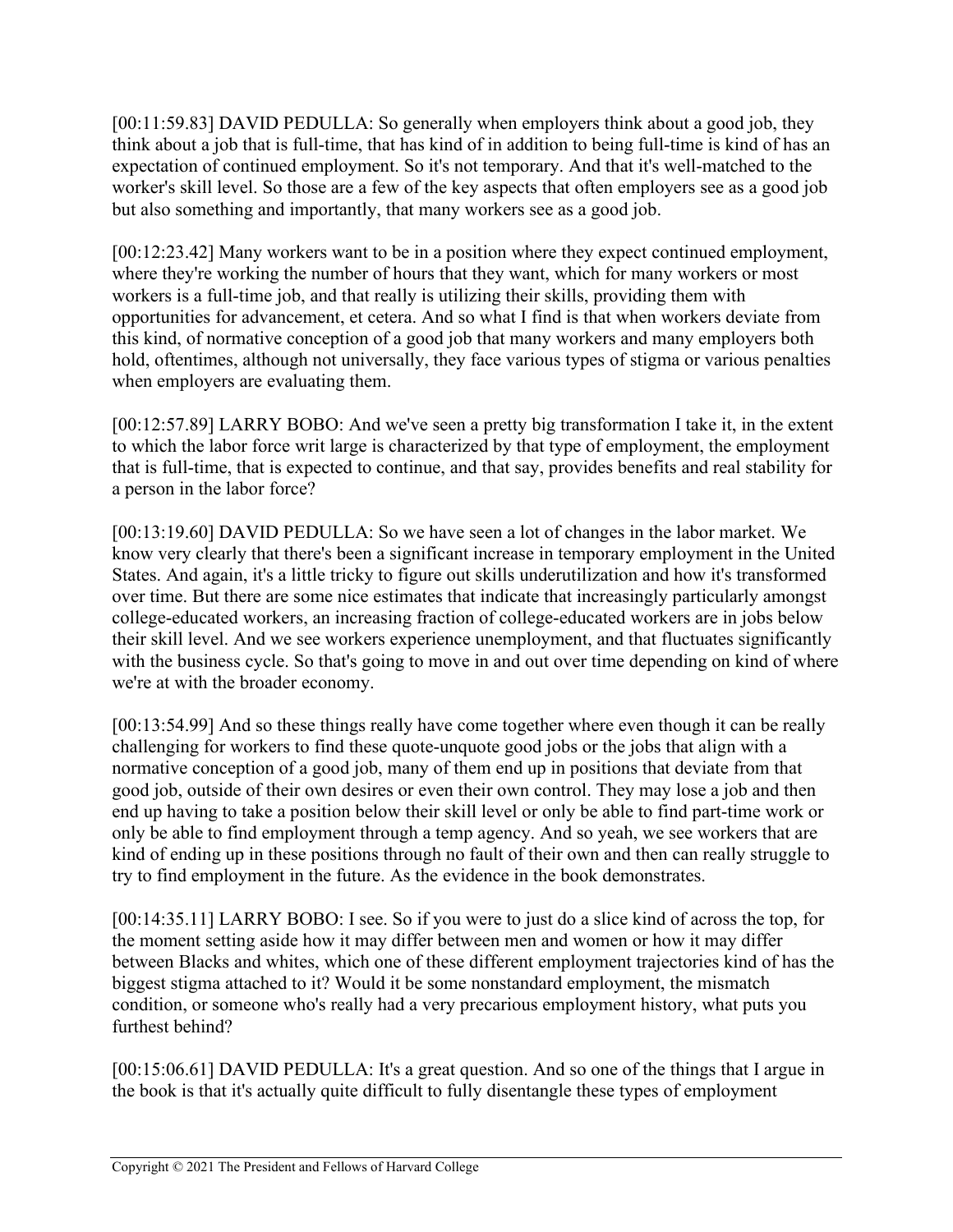histories from the social categories of the workers who embody them because things like parttime work are so heavily gendered and unemployment is so heavily racialized. That being said, I do find consistent evidence that taking a job below your skill level is as penalizing for workers in general as a year of unemployment. And so we do see--

[00:15:35.69] LARRY BOBO: Wow. Really?

[00:15:36.38] DAVID PEDULLA: Yes.

[00:15:36.65] LARRY BOBO: That's pretty strong.

[00:15:36.97] DAVID PEDULLA: So it's quite strong. And so it might be easiest to think about the white male condition, we're looking at kind of white men who move into a job below their skill level, the callback rate for workers who-- for white male workers who move into jobs below their skill level is about half of that-- the callback rate of white men who remain in full-time jobs at their skill level. And the callback rate is very similar between the skills underutilization condition and the unemployment condition for those white men. And so we're seeing really strong negative penalties particularly for white men in that skills underutilization condition, but really across the board, we see we see penalties for skills underutilization

[00:16:20.03] LARRY BOBO: I see, wow. So if we were to now fold in more substantially a concern with how the experience of men and women differ, it seems-- I don't want to say it's day for night, but part-time unemployment or part-time work doesn't seem to carry near the cost for women in terms of future job prospects or movement as it does for men.

[00:16:43.09] DAVID PEDULLA: And that's really what I find in the book. I find that particularly when you look at white individuals or individuals whose names are likely to signal whiteness or not be particularly racialized for employers, I see that men who move into part-time jobs face penalties similar to unemployment again. So their callback rates are cut roughly in half from the full-time condition. Whereas for women, I really don't see strong penalties of part-time work.

[00:17:10.28] And I was really interested in this finding. So I got this finding from the field experiment, and part of what I wanted to do in the book is help to unpack that and really understand what's going on in employers' minds, how are employers thinking about these different types of positions? And so the in-depth interviews were incredibly useful in really trying to unpack and understand the mechanisms that might be driving those effects in the field experiment. And particularly, this gender in part-time work finding was one that I really wanted to explore with the hiring managers and recruiters.

[00:17:40.52] And what I found is that for women who move into a part-time job, employers have a really quick kind of narrative that they can use to explain that movement, which is around parenthood and caretaking responsibilities for women. And we know that parenting and caretaking responsibilities for women have huge negative consequences in other domains of the labor market in terms of wage setting, and promotions, and all sorts of employers' conceptions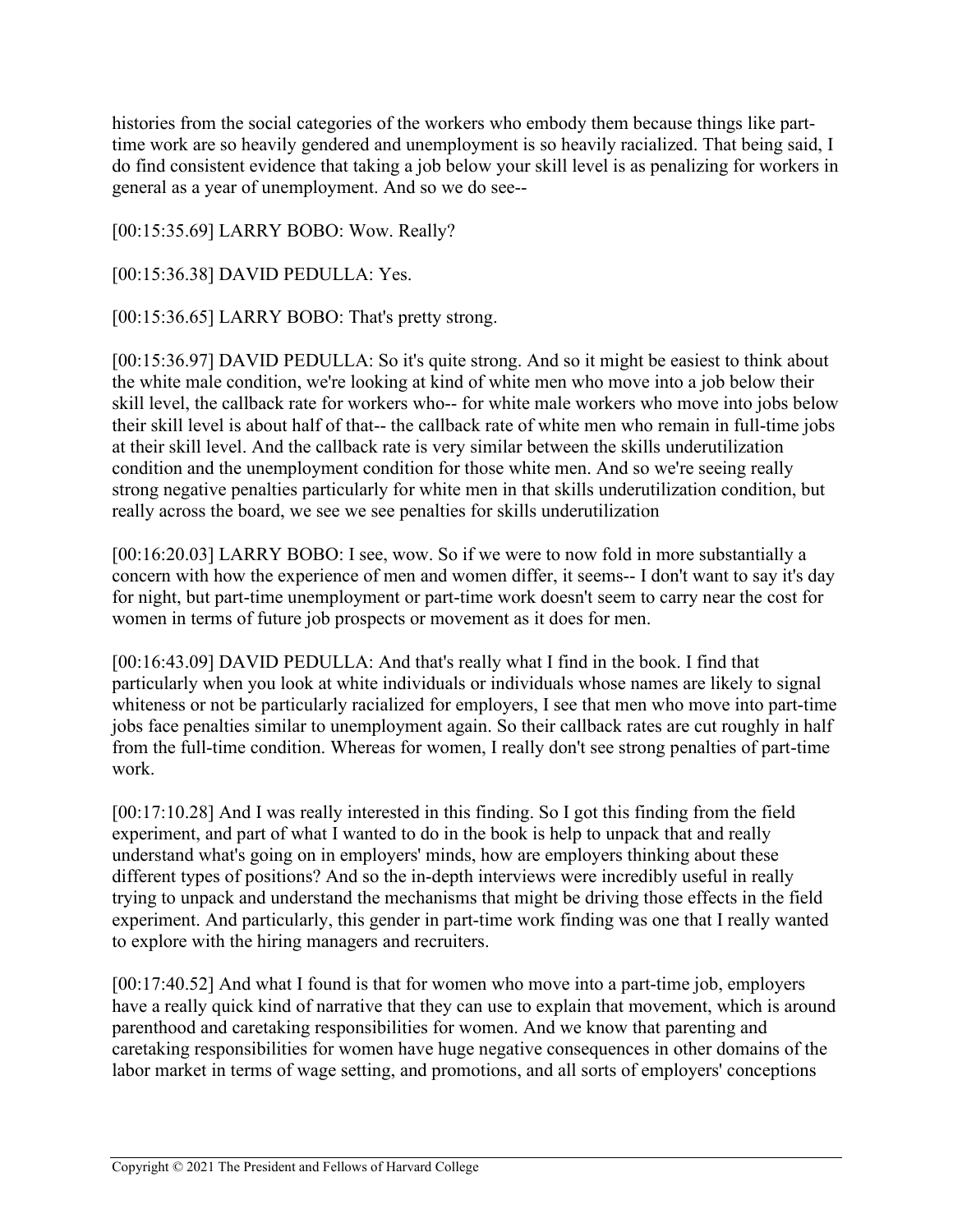about women and motherhood. And so I want to-- I think it's important to acknowledge that this kind of narrative around women and motherhood and caretaking certainly has costs.

[00:18:14.06] In this particular case, what I find is that it provides a quick narrative and script for employers to dismiss womens' part-time work as not being particularly problematic. Whereas for men what I found is a man who took a part-time job led to questions about their competence and ability. Real concerns about why were they in this part-time job? What's quote-unquote what's wrong with them or what's up with this guy that he couldn't get a full-time job? And really leaves these kind of looming questions that employers fill with kind of negative ideas about the male worker who was in a part-time job.

[00:18:49.19] LARRY BOBO: I see. So there are kind of two threads here I want to pick up on, one is that different types of employment histories send a signal or at least are read as sending a signal. And at the same time, employers are in their own minds kind of crafting a story, I think you call them stratification narratives or stratification stories, about what that signal means for them. Can you elaborate on those points?

[00:19:19.68] DAVID PEDULLA: Absolutely. And so yeah, I use the term stratified stories in the book to really talk about the divergent narratives that employers weave about employment histories depending on the sociodemographic characteristics of the worker. And so in this case with part-time work, part-time work sends a signal, and employers make meaning from a parttime employment history but the meaning that gets constructed is shaped by the social position of the worker. And so essentially, for women, it's a story about caretaking and parenthood.

[00:19:49.04] For men, it's a story about competence, ability, or being a dud or having something wrong with them. And so the same employment history gets read and kind of ascribed meaning and given a narrative in a very different way for a man and a woman. And that's the kind of sort of data that I'm able to draw on in the book to help understand why we see different patterns in the field experiment for say men and women or for white applicants and African-American job applicants.

## [00:20:15.77] [MUSIC PLAYING]

[00:20:29.37] LARRY BOBO: Now, we've done a little bit of a dive more fully into the gender differences that operate there. Now, how about with respect to race and perhaps in particular, with the need to have this more intersectional eye, the intersection of race and gender here. So how do the experiences from African-American men say differ from those of African-American women and not just from their white gender counterparts?

[00:20:56.43] DAVID PEDULLA: Absolutely. So what I find in the book is that racial discrimination against African-American job applicants is severe and very strong and persistent. And this is backed up by a huge number of studies across the social sciences by different research teams. And there's some great meta-analytic work by Lincoln Quillian and colleagues that came out in PNAS a few years ago, where they actually pooled all of the audit studies of racial discrimination in hiring that they could find in the United States. And then they looked at the trend over time in those discrimination estimates. And what they found is that discrimination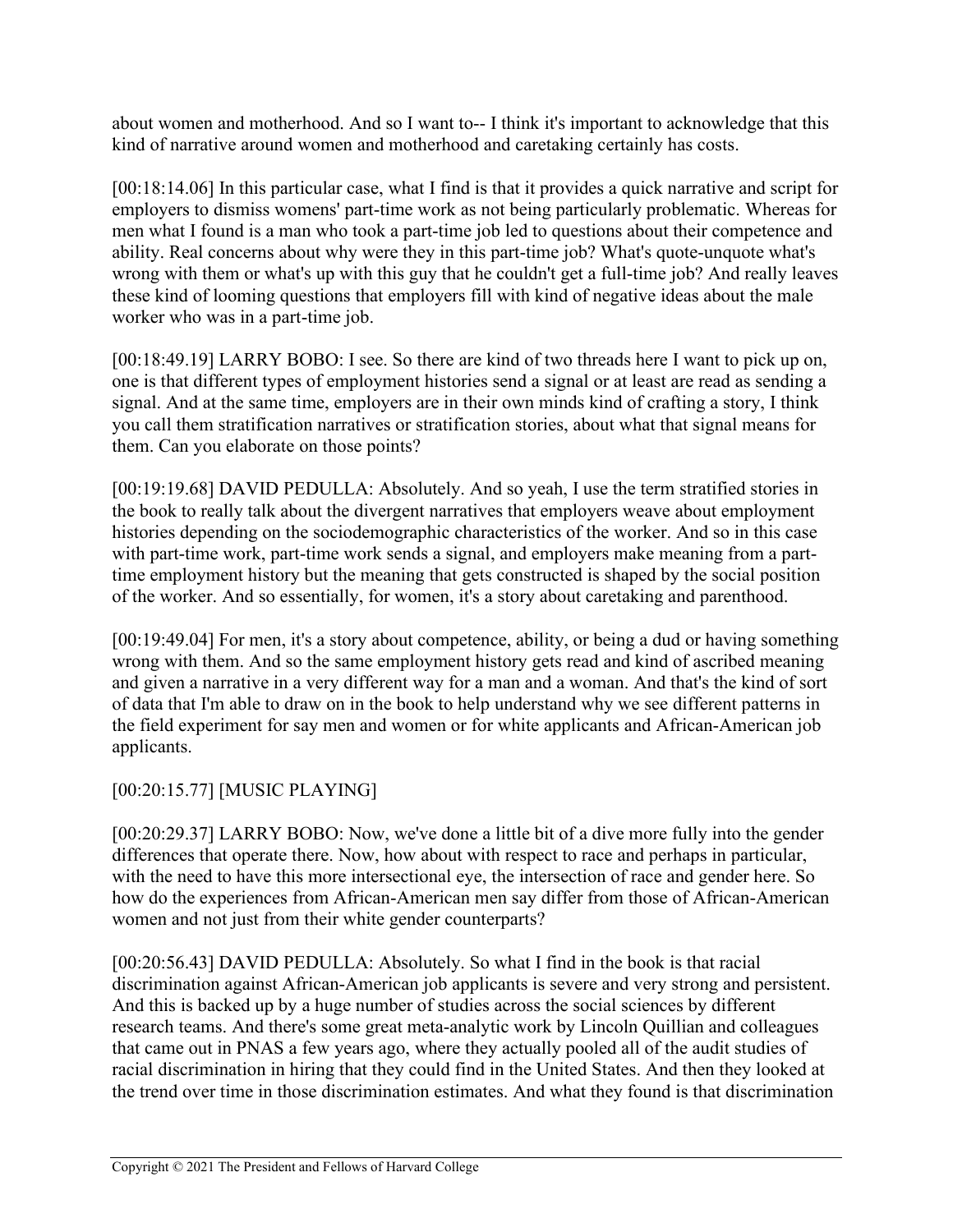against African-Americans has not declined since 1989 in the United States across these different audit studies.

[00:21:37.16] And so it wasn't particularly surprising, although, it's quite troubling that I saw this kind of persistent discrimination against African-Americans. When I kind of merged that in with gender and these employment histories we get some really interesting patterns that emerge. So what I find for African-American men is that discrimination is so severe at the hiring interface that in most conditions you see very little variation in the callback rates for African-American men because there's so much discrimination kind of baked-in to the kind of callback rates that they receive already.

[00:22:16.46] So I find essentially no difference in the callback rate between African-American men who were in kind of seamless full-time continuous employment, and African-American men who had a year of unemployment, a spell of skills underutilization, or a part-time job. For African-American men, the one condition that kind of jumped out is that when they had moved through a temporary help agency, they actually received higher callback rates than they did in the kind of full-time condition.

[00:22:44.08] LARRY BOBO: Yeah, that was fascinating as if the idea that a temporary agency had taken a gamble on you reduced the likelihood that you fit the negative stereotype in the eyes of another potential employer?

[00:22:58.33] DAVID PEDULLA: Absolutely. And that's really what came out of the interviews again, is talking to a bunch of the hiring managers and recruiters because I did the interviews after the field experiment, one of the nice things was at the end of the interview right after I had let them kind of talk about all of these things in their own terms, and give me their own narratives and the way that they think about these things. I actually was able to present some of the findings from my field experiment to the hiring managers and have them talk to me about how they would interpret them, how they would think about them. Which methodologically for me was fascinating as a scholar to have the actual people I was studying in the field experiment, look at the data with me and then try to kind make sense of it.

[00:23:34.92] And one of the things that really emerged out of that in this case around temporary help agency employment and African-American men, was this idea of, yeah, a temp agency took a risk on this person. And also that temp agencies often have very high levels of kind of screening, criminal background checks, drug testing. And so there's a set of overlapping stereotypes that come out in the literature on employers have stereotypes of African-American men that may overlap with having a criminal history, et cetera. And that there may be something offsetting about a temp agency having prescreened this person or provide some sort of sense that they've already been through a vetting process that may deactivate some of those stereotypes.

[00:24:13.55] LARRY BOBO: I see. That is really interesting. Now, if I recall correctly, and you get to tell me whether or not this was really a statistically significant difference, for the experimental condition in which you had an African-American male who was employed fulltime in a credential appropriate position, had a 50% lower likelihood of getting a callback than a comparable white male was that correct?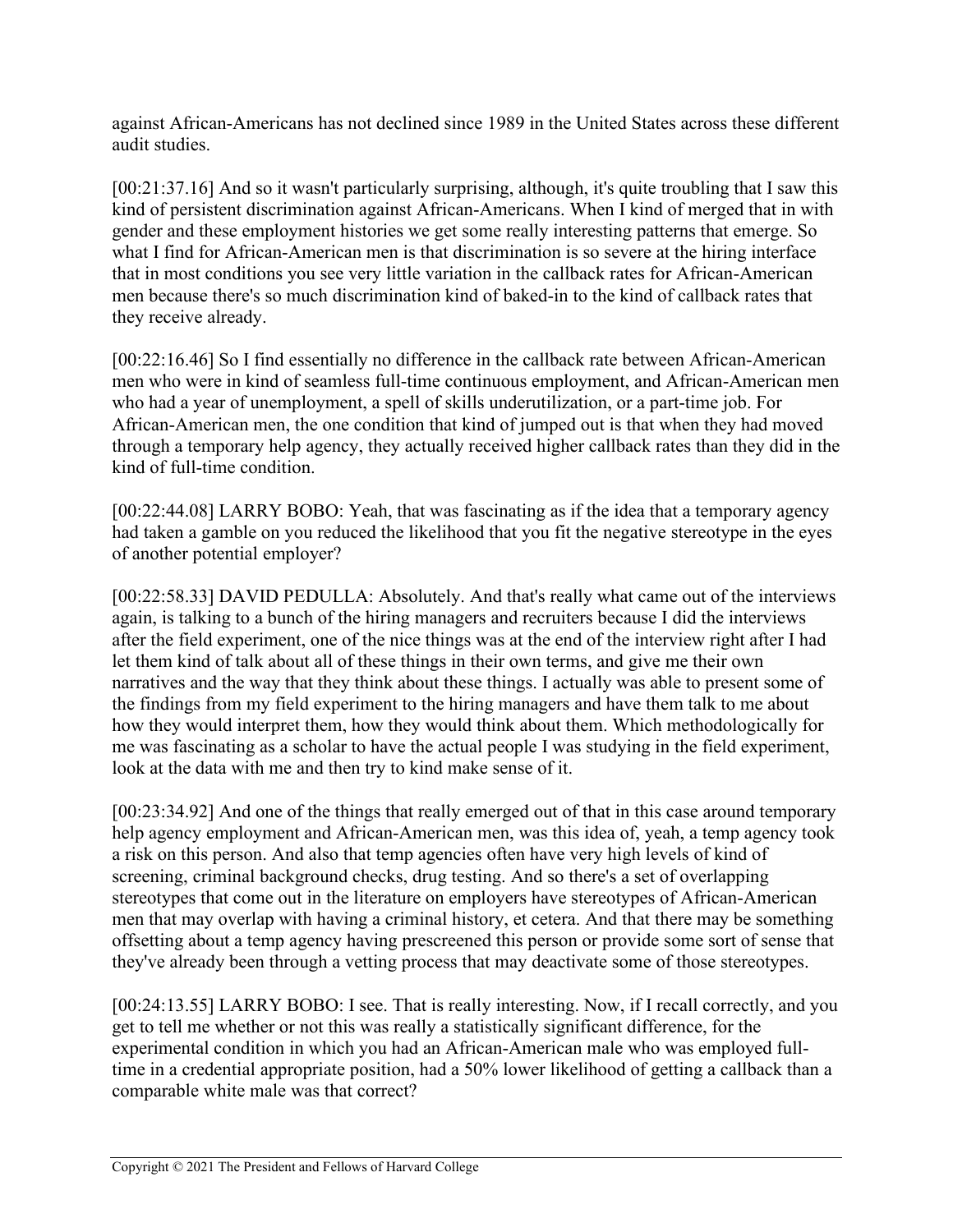[00:24:37.65] DAVID PEDULLA: That is-- so yes, in the-- between the African-American men and the white man in the full-time seamless continuous employment condition, it was about half the callback rate. That's exactly right.

[00:24:47.89] LARRY BOBO: Wow.

[00:24:48.08] DAVID PEDULLA: Yeah.

[00:24:48.32] LARRY BOBO: Wow. That is a pretty steep penalty.

[00:24:49.97] DAVID PEDULLA: It's a steep penalty. And again, that effect size is similar to what we've seen in previous studies as well.

[00:24:57.35] LARRY BOBO: Yeah. And now what about the story for Black women, what's happening there?

[00:25:03.40] DAVID PEDULLA: So for Black women, what I find is that there's discrimination and penalties that they face compared to white women. What's interesting in the case of Black women is that the penalty is relatively consistent across all the different employment categories. And so I find racial discrimination against African-American compared to white women that's diffuse as you might want to think about it, that kind of isn't as contingent on the employment history. That kind of the racial discrimination has picked up across the board.

[00:25:32.00] LARRY BOBO: So if you were reflecting back on the data you collected, is there anything that really kind of hit you as a surprise or a departure from what you expected upon entering this, collecting these data, and pulling together what your results were showing?

[00:25:50.96] DAVID PEDULLA: So I have to say I was a little bit surprised at the magnitude of the effect that white men faced for part-time employment, and the limit, the really no negative effect for women. I thought there might be something in the middle. And we really see these kind of strong divergence by gender. I also have to say I was quite surprised that the callback rates for African-Americans, when you pool men and women for African-Americans in full-time conditions, was virtually identical to the callback rate for African-Americans who have been unemployed for a year. And that those were actually almost identical in terms of their callback rates was a little bit of a surprise to me. I thought that we might see again, something a little bit different there.

[00:26:35.92] And then in terms of temporary help agency employment, I was really struck by this finding for African-American men, where we see this positive effect. And it'll be interesting to see if that shows up in other research or if that emerges in other studies as well. And then I think I have to say, I was a little surprised that I don't find strong negative effects of temp agencies for any workers. I don't find for white men, white women, Black women, Black men, there's no group for whom temporary help agency employment is statistically significantly a negative effect. And that was a little bit surprising to me, that employers are not seeing this as negatively as some of these other employment histories.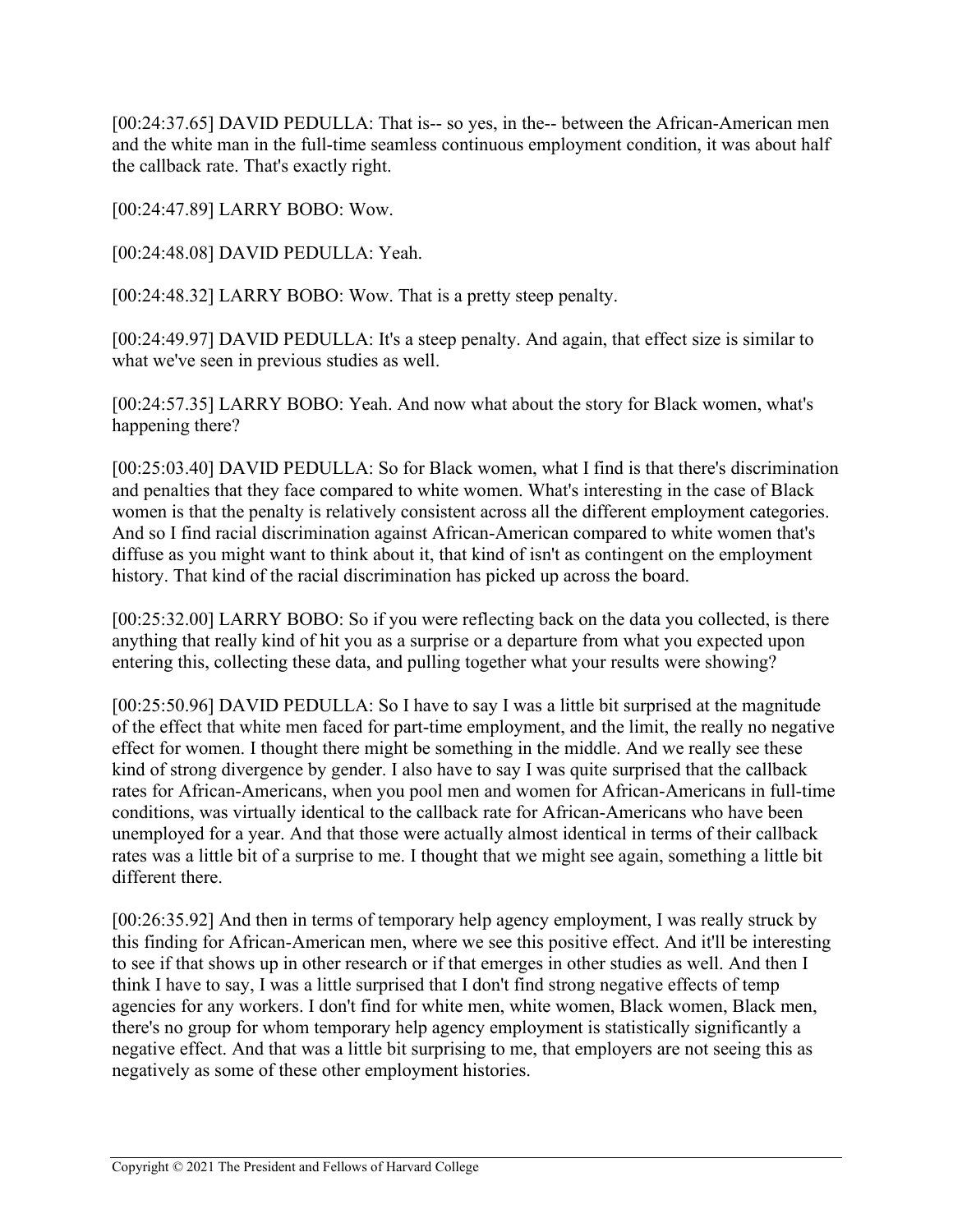[00:27:17.64] LARRY BOBO: Yeah. Wow, that's really interesting. So some of your interpretation of the results here suggests-- or let me put the question more provocatively and do it this way, in your, especially your in-depth interviews with employers or those making hiring decisions, especially if you present them with the-- after you've presented them with the data you've collected and what you found, do any of them develop kind of a sociological insight, do they get to a different appreciation?

[00:27:49.74] Because it seems to me that part of what's going on here is sort of the classic actorobserver bias, right? When we look at someone else and an action they've taken, or in this instance a description of their employment history on the page, we're assuming that that history is driven by their characteristics and choices, not by the larger context and circumstances in which they're embedded, right? And so is there any sign that those making hiring decisions learn to think a little more sociologically, and maybe invest a little more time and energy in reaching judgments about who might be able to perform a particular type of job?

[00:28:31.90] DAVID PEDULLA: So it's really interesting, I did not find in general, a lot of like serious moves towards sociological thinking about these things in the employers that I talked to. But I will say that there were certainly a few employers I spoke with who did kind of from the start have more of a kind of macro-level understanding of these things. And it was-- doing interviews with employers was really interesting because I did find that they were very hesitant to talk about certain things. So they were very hesitant to talk about race.

[00:29:04.74] In terms of anything in kind of the early parts of the interview before I had presented the findings from the field experiment, just asking them general questions, thinking about things they looked for, asking very broad questions about might that be different for you depending on race or how might race play into this for some other people in your field? Trying to get at it in a bunch of different ways. And they were very hesitant to kind of talk about race. They were a little bit more willing to talk about gender.

[00:29:31.47] And then one thing that was fascinating that I wasn't expecting and I don't have age variation in the book, and so I wasn't really keened in on age variation. But age came up in the interviews a bunch as employers kind of being willing to talk about not wanting to hire older workers or things like that. And they were much less guarded about the age axis of variation than they were about race and gender, which I thought was quite interesting.

[00:29:55.74] LARRY BOBO: Yeah. That is fascinating. So out of all your findings now and your reflection on this, if you were giving advice to job seekers, people who are putting their resumes into these various online systems for job applications, what should they be thinking, what should they be doing? Should they add a little paragraph on an explanation of my job history for example?

[00:30:24.78] DAVID PEDULLA: Absolutely. And this is something I really struggle with that people often ask, friends and family who have read the book are like, oh, I have a son who lost his job or a daughter who's doing this, what should I tell them? And it's so complicated to offer individual-level advice given that what I'm able to look at in the book are really these aggregate patterns and aggregate trends. I do think there may be some utility in offering explanations for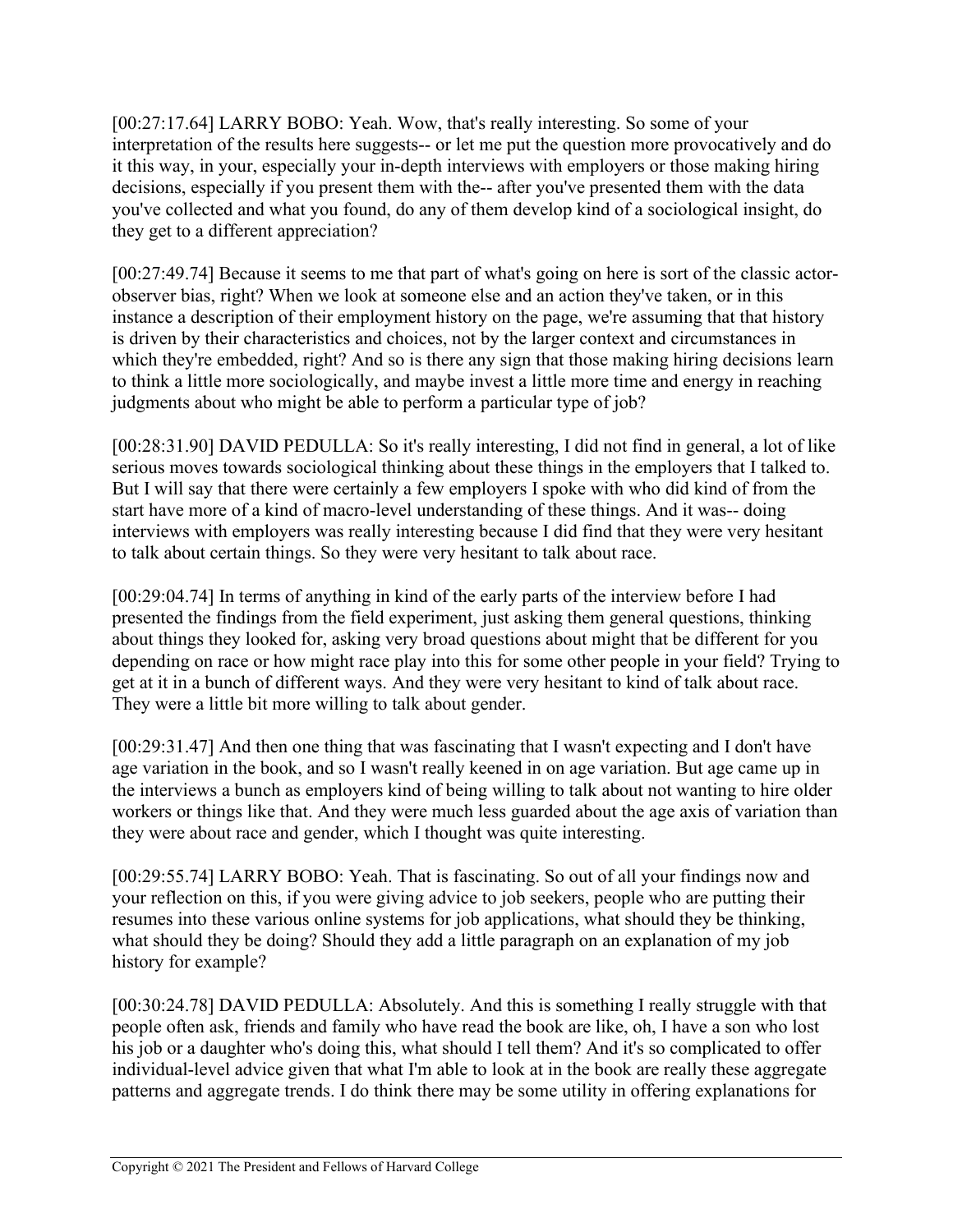say, an employment gap, or why someone was working part-time in a cover letter for instance, and that sort of thing.

[00:30:54.15] Although, I'm a little hesitant to offer that advice given there's some great work by Kate Weisshaar at UNC, who's found that when people have taken time out of the labor force and signal in their cover letter that it was for caretaking responsibilities, they actually face stronger penalties than workers who were just unemployed without giving a reason. And that's what gives me a little pause about encouraging people to tell these narratives because you never know exactly how it's going to be received or what inferences an employer is going to make about the type of narrative that you apply. And so to pivot a little bit, I think there's some great room in the social sciences to do work in this area really testing out different explanations and explanatory frameworks for say part-time work or unemployment, and whether you can actually reduce some of the stigma and bias depending on the narrative that's used. And so you know, I think it would be great for folks to kind of think about that as an avenue forward that could have real policy impact and offer some real guidance to job seekers as they think about approaching the labor market.

[00:31:55.21] LARRY BOBO: And what about on the race discrimination front, is there anything here that gives us leverage on kind of breaking down what seems a pretty potent pattern of bias against African-Americans in the workforce?

[00:32:10.21] DAVID PEDULLA: Absolutely. So in the book, I had less kind of traction on that set of issues. But in my other research and other work I've done, have really thought a lot about what levers exist to reduce discrimination and bias? And so with my former mentor and advisor, Devah Pager, who tragically passed away in 2018, before she passed, we actually organized a conference here at the Radcliffe Institute where we brought folks together with the sole goal of answering the question what works to reduce discrimination and bias?

[00:32:39.99] And out of that we kind of put together a report with different people who came to the conference with different sections on the tools that we have that exist to reduce discrimination and bias. And a few of them just that I'll note quickly that I think are important are, one is for companies who care about issues of diversity, equity, and inclusion, and really kind of getting some traction on reducing bias and discrimination, having clear benchmarks and goals in terms of data. Figuring out what those metrics are going to be. And then the key point here is making those data available to key stakeholders so that those stakeholders can hold you accountable. And so that's one thing that really seems to be quite important.

[00:33:25.26] A second area is as we've seen the increased use of technology in the hiring and recruiting process. To really get out ahead of using any technology, to make sure that how it was programmed and developed and the algorithms that are used, don't include biased data and aren't leading to bias upfront. And then having a continuous monitoring process to make sure that bias isn't getting introduced into the data as you continue to use say an applicant tracking system or algorithmic screening process.

[00:33:53.32] And then the last-- or one other thing that comes out of the report that I think is useful is the importance of having buy-in across different levels of the organization, and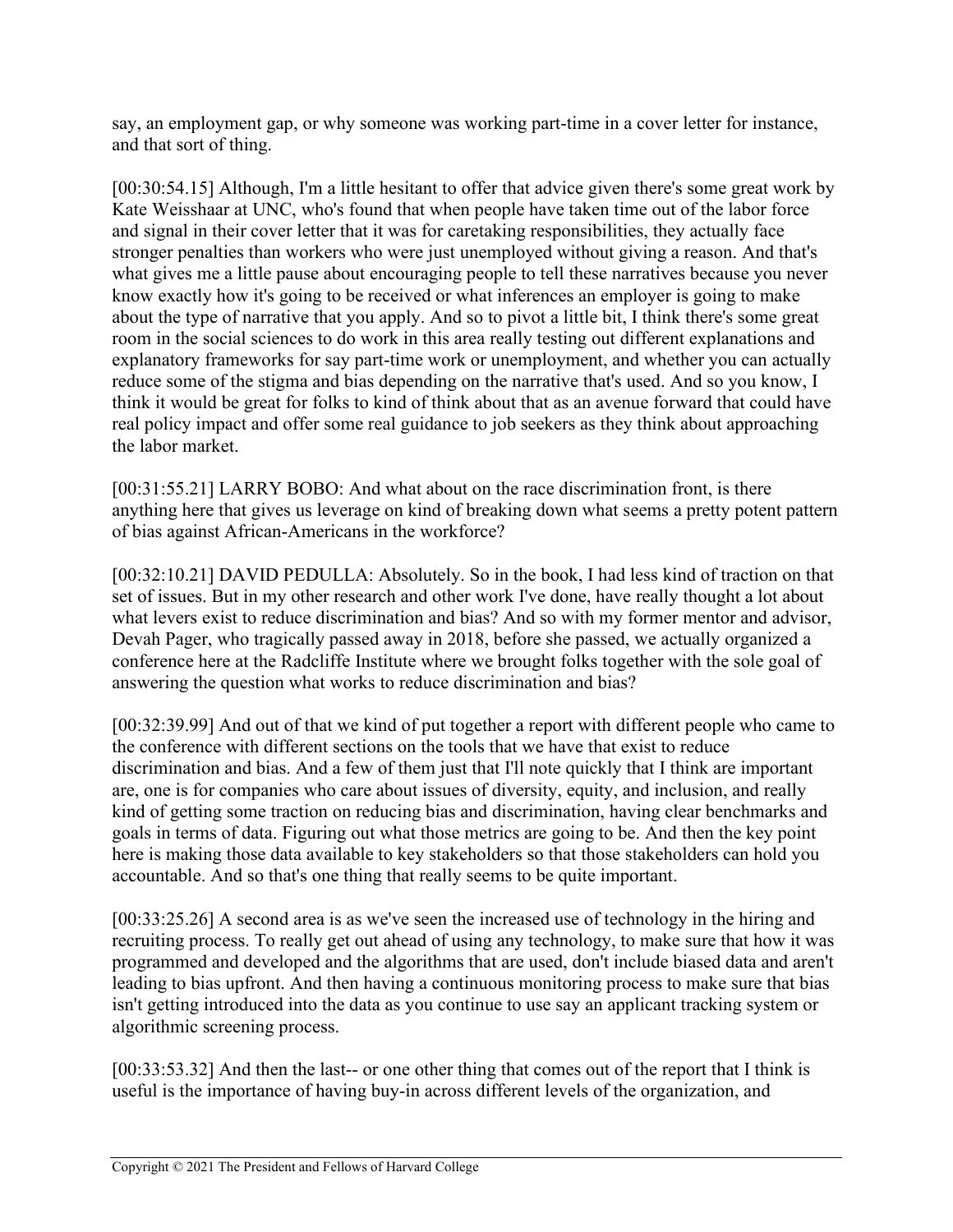particularly from managers and front-line managers into whatever diversity, equity, and inclusion initiatives are going to be brought to the organization. So you don't want to have toplevel CEOs, and C-suite executives mandating what's going to happen, and then kind of pushing that out to the rest of the organization where you might be grafting something onto the organization that isn't a great fit. But if you can get buy-in early on from key stakeholders about what you're doing, you're going to have much more success over the long term. And so I think those are a few of the areas that I think companies would be well-suited to pursue and think about as they approach these set of issues.

[00:34:36.51] LARRY BOBO: I see. And let me step back a bit and do now a slightly more academic track for a second here on maybe two sides or three. One would be how do you feel as someone who works in this arena of work and discrimination about the character and caliber of the research? I mean, there's been a pretty big evolution right, and change in how we go at these issues.

[00:35:05.52] I think about some of the work that would have been done in the past on things like let's say, discrimination in wages, and what people were earning. And it was considered satisfactory to just point to the residual, you did a regression equation predicting earnings, put in education, put in age, time in the labor force, and maybe if you had any detail, other human capital attributes. And whatever was left distinguishing Blacks from whites, that was discrimination, that's how much was out there. So where are we today kind of intellectually as a field, as an area of scholarly endeavor, with respect to work and employment?

[00:35:48.60] DAVID PEDULLA: I think we've moved in a direction where there's a higher level of skepticism about making claims that something is discrimination or that something- really attributing something to discrimination. At this point, I feel like in the evaluative process in the academic community, going through peer review, presenting at conferences, these sorts of things, making strong claims about discrimination and bias often requires, or is often held to the standard of some sort of exogenous variation, either a true experiment where the researcher has control over manipulating the race of a target, and then estimating the effect based off of that manipulation like we do in these audit studies, or having some sort of quasi-experimental variation where you can estimate these sorts of effects.

[00:36:35.55] Pure residual-based models out of a regression framework, I think are facing increasing skepticism. And certainly, when I have students who want to work with me around these sets of issues, I try to dissuade them from kind of pursuing a project that relies solely on that approach at least, if they want to be thinking about these issues of bias and discrimination. Because I think it can be really hard to feel confident in that sort of interpretation without some sort of exogenous variation, either experimentally or quasi-experimentally.

[00:37:07.00] LARRY BOBO: So let me think about the kind of field experiment that you've done. I know that in the past, there have been some fairly trenchant critiques of auditing studies, the kind of matched pair studies and those as somehow not being as strong a test as many of the initial proponents would have argued for. And somewhat relatedly, more of a kind of scholarly ethics question about sending out what are really not real resumes in response to real job postings. So on the one hand, does the field experiment get us out of some of the challenges to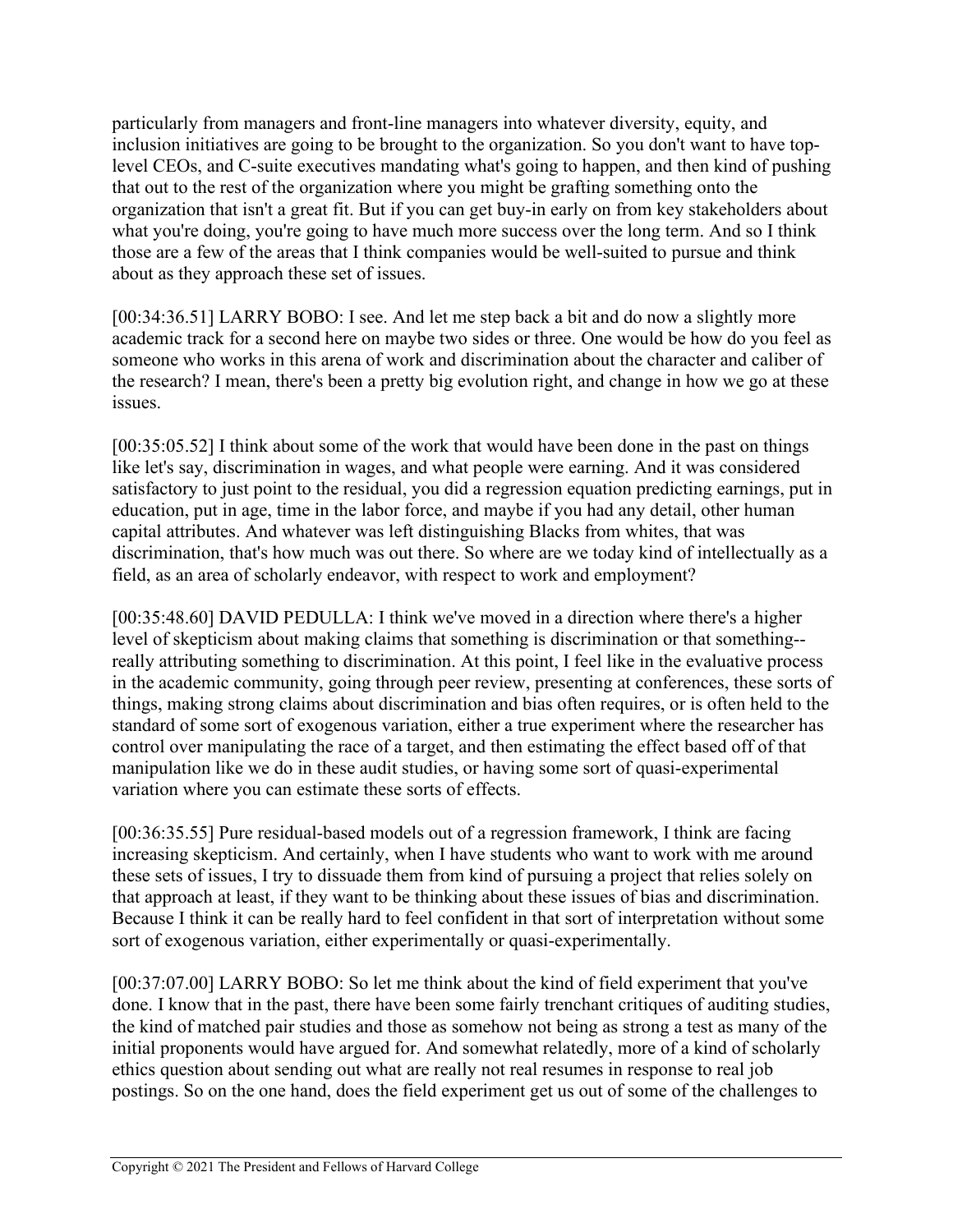matched pair auditing studies, and are there any ethical concerns or qualms in sending out what are basically kind of fictitious resumes out to real employers?

[00:37:59.82] DAVID PEDULLA: Absolutely. So I think with the correspondence studies where you're sending out resumes, have helped to address some of the methodological critiques around the early audits that were often in-person actors, where there were concerns about small differences in appearance or simply what someone's wearing or slight differences in physical attractiveness could be confounding the race effects. And so having job applications and resumes I think is a way where you can much more carefully standardize the comparison between say, a white and a Black job applicant.

[00:38:31.92] Of course, that introduces a new set of concerns. In addition to the ethical things that you mentioned, which I'll come to in a second, it also the signal of race that is often used in these studies is names. And names and their intersection with race introduce a whole different set of methodological issues around what might be confounding racialized names, might class signaling be part of the story here? And so there's I would say, like a little cottage industry of methodological work that's really trying to think through names and what they signal and how to do that well.

[00:39:02.13] On the ethical front, this is an issue that I take really seriously, and I think as we do this work, we have to be really cautious and careful that the benefits of the knowledge that are produced by these types of studies are outweighing any sort of risk or burden of time that we're placing on employers. And I think that having a body of research that clearly documents racial discrimination and how it varies, and potential ways to reduce it, is of utmost importance right now.

[00:39:31.95] In the social sciences and the world, we're experiencing significant racial upheaval and racial contestation, and thinking about the kind of long-lasting consequences of slavery and other forms of racial inequality in the United States. And I think as social scientists, we have an obligation to do what we can to contribute to those conversations and to really play an important role in documenting the persistence of racial inequality. And this is really one of the best tools we have to do it. And so I think we need to think about the ethics, we need to ensure that IRBs are signing off on our research and that they're kind of vetted through experts in research ethics. But I do think that this work is important and necessary and that we need to pursue these kind of gold standard tests of discrimination to understand how they're playing out across the economy.

[00:40:22.08] LARRY BOBO: Great. Thank you. Let me ask another kind of in the academy question, and that is when you think about research in this area of kind of modern employment decision-making processes, and especially discrimination, how does your work and approach as a sociologist say differ from or overlap with that being done by our friends and colleagues in economics? I mean, is there a significant difference here, or have the differences between the two disciplines in engaging these issues really narrowed substantially over the years?

[00:40:56.62] DAVID PEDULLA: My sense is that there's actually a fair amount of overlap. So I don't think there's a need to kind of draw stark disciplinary boundaries. I have great friends in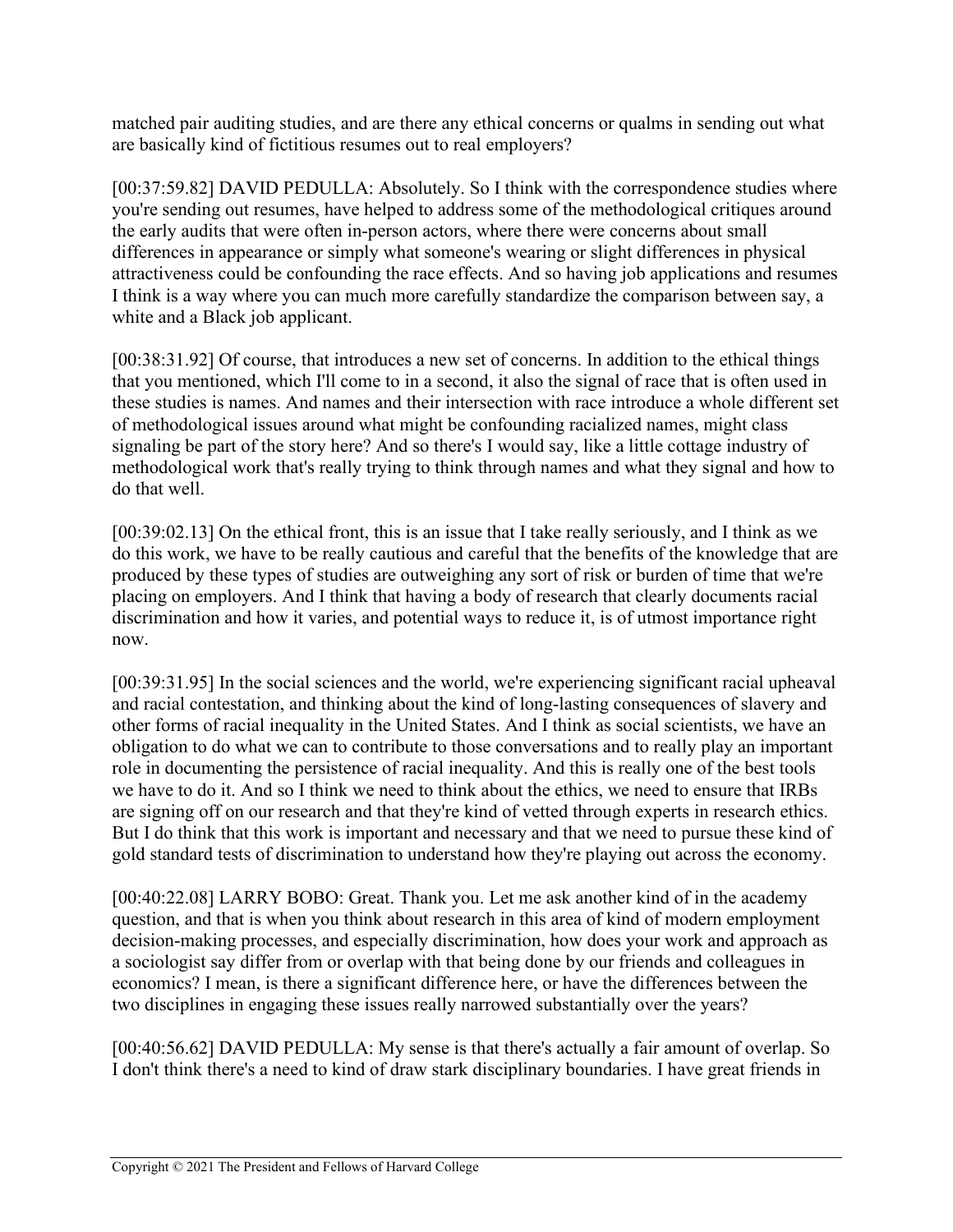economics who are doing fantastic work on racial discrimination and gender discrimination. And I think those conversations can be really, really powerful and useful between the disciplines.

[00:41:13.60] I do think one area where there might be some differences, is in sociology, we use a kind of breadth of methodological approaches, everything from experiments, to survey analysis, but then we also have a whole qualitative toolset that's very common in the discipline, from ethnographic work to end up interviewing. And so I do think that something sociologists can bring to the table is really thinking about the ways that qualitative research can be put into conversation with large-scale quantitative analyses and experimental work to help think about mechanisms and underlying processes that are driving inequality.

[00:41:47.59] And it's one of the things that drew me to sociology as a discipline to kind of have different methodological approaches in conversation with one another about these key theoretical and empirical issues. And so I do think that's an area where sociology may differ slightly from economics. Although again, I think the differences in a lot of the work are relatively minor and I've really enjoyed the conversations I've had with my friends in economics around these sorts of issues.

[00:42:15.37] LARRY BOBO: Great. So what has the reception been to the book? Now that it's out there kind of in the world and other folks are digesting it and engaging it, what are you hearing? And how are you feeling about the feedback?

[00:42:27.85] DAVID PEDULLA: So it's been great. I've gotten some really nice feedback from colleagues and from students. And it was really fun, actually this spring I had a student who was enrolled in my undergraduate research design class who showed up to office hours in the second week, and was like, I just got your book. I'm so excited to read it and came to talk about it. And I think that's the best feeling in the world.

[00:42:47.69] LARRY BOBO: Absolutely.

[00:42:47.89] DAVID PEDULLA: To have one of your students find your book and want to talk about it. So that was really exciting. And it's really interesting. I think one interesting thing about the book is it came out in April 2020, right as the pandemic happened. And so everyone's lives were kind of turned on their head as the book was coming out. And in some ways, it was not front and center on my mind at that moment either.

[00:43:11.11] I do think that because the book is interested in the effects of these different types of employment histories that there's real room for the conversation now and in the coming months as the economy is recovering, as employers are ramping up hiring, and thousands and thousands of workers have been pushed into these types of positions that I studied in this book, moved into part-time jobs, had to take jobs below their skill level to make ends meet, haven't been able to find work and are unemployed. And so I'm hopeful that potentially some of the findings here will be useful to the conversation moving forward as the economy is recovering. And I think they do open up kind of an interesting set of questions about in the context of the pandemic and the recession where so many workers have experienced these positions. Might some of the findings actually look different moving forward if so many more workers--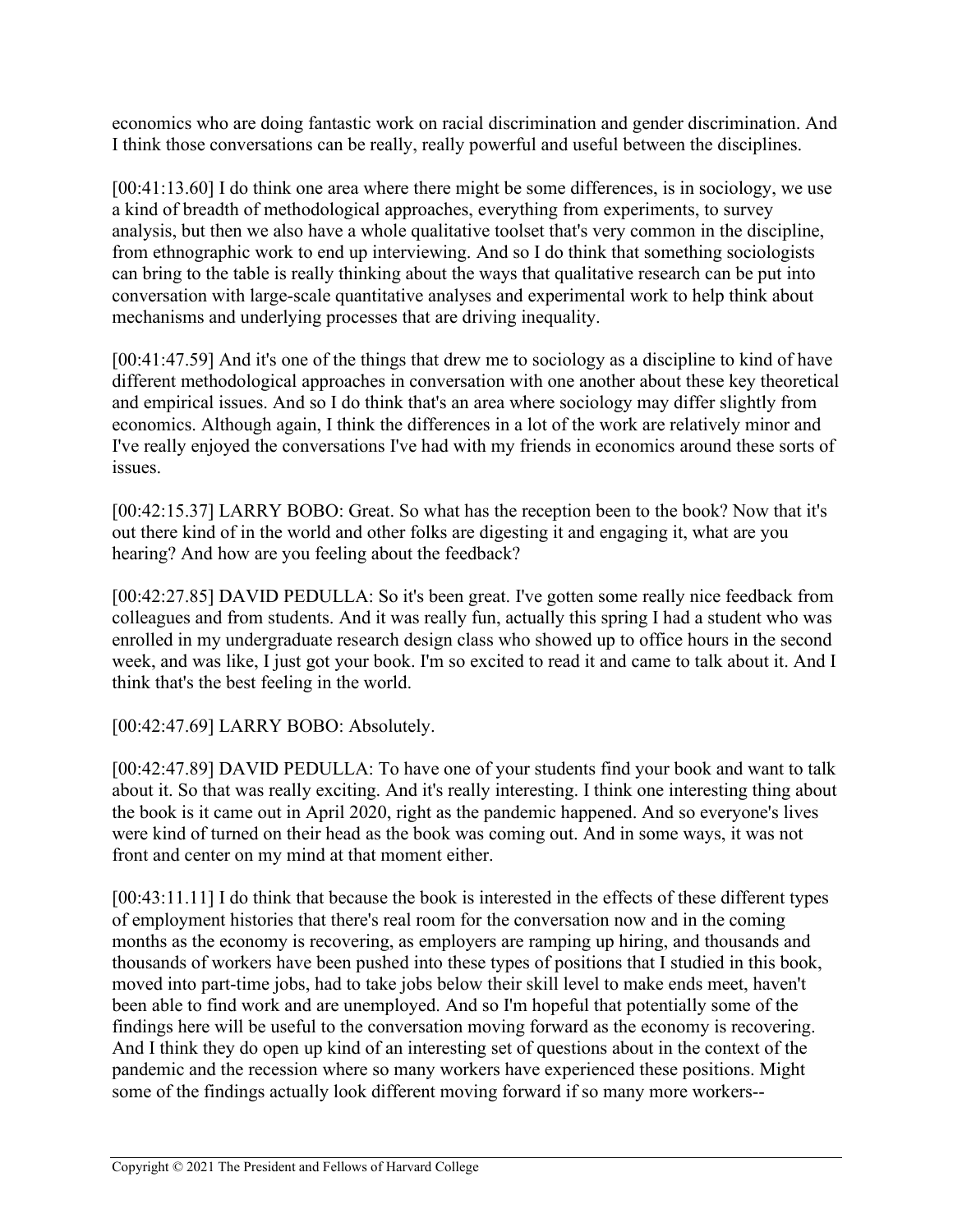[00:44:00.58] LARRY BOBO: You've actually anticipated what was going to be one of my two last questions. So how does the COVID-19 era, and our hopes for coming out of it, either amplify or change the story that the book tells?

[00:44:12.18] DAVID PEDULLA: And I think that's exactly the question, and something I'm hoping to pursue some work on. And I'm hoping other folks will continue to do some work in that area because it will be really interesting, certainly empirically just to know does the negative effect of unemployment look different in a post-COVID world? Does taking a job below your skill level mean something different?

[00:44:33.04] But I think it also provides a case of some really interesting or insight into some really interesting theoretical questions about when these positions become more normative. When they are more easily disentangled from the individual worker, and more easily attributed to a structural feature of-- the pandemic affected so many people's lives in so many ways and the economy in such a broad way, that it's much more-- it would be much easier for an employer to attribute a spell of unemployment to that rather than to something's wrong with this individual worker. And I think it provides some opportunity to get some traction on those questions as well.

[00:45:04.14] LARRY BOBO: Yeah. So closely related to that observation, what's next for David Pedulla then in this arena? Is it really to focus on the recovery from COVID-19 and its impacts on the economy or was there some other intellectual project that you had next on the burner?

[00:45:23.50] DAVID PEDULLA: So the project-- I'm hoping to do some work around COVID and the recovery in the coming year. But actually as a next step to the book project, and leading up to-- before the pandemic had finished collecting data for a project that was really trying to think about racial discrimination and gender discrimination, not as a kind of individual decisionmaking process but rather situating it within the organizations where those decisions are made.

[00:45:47.47] And so as sociologists and social scientists who have studied racial discrimination, we've been really good at generating estimates of racial discrimination effects in these field experiments. Folks in psychology and social psychology have done fantastic work getting at the underlying cognitive and social psychological mechanisms driving those processes. And we have some great macro-level work looking at state and national level variation in racial and ethnic discrimination. But it's been really hard to look at how organizational context and organizational policies and practices shape racial discrimination in hiring, in large part because the data just doesn't exist. You need a field experiment, and then detailed organizational data about those companies that were in the field experiment.

[00:46:26.88] And so a large project that I conducted over a bunch of years was to actually collect that data, matching a field experiment with a detailed survey of employers, where we can begin to ask questions like do more formalized and bureaucratic organizations discriminate less against African-Americans at the hiring interface? Or when organizations have more generous work-family policies, are they less or more discriminatory against women at the hiring interface? And so that's really the project that I've been focused on and kind of am in the process of